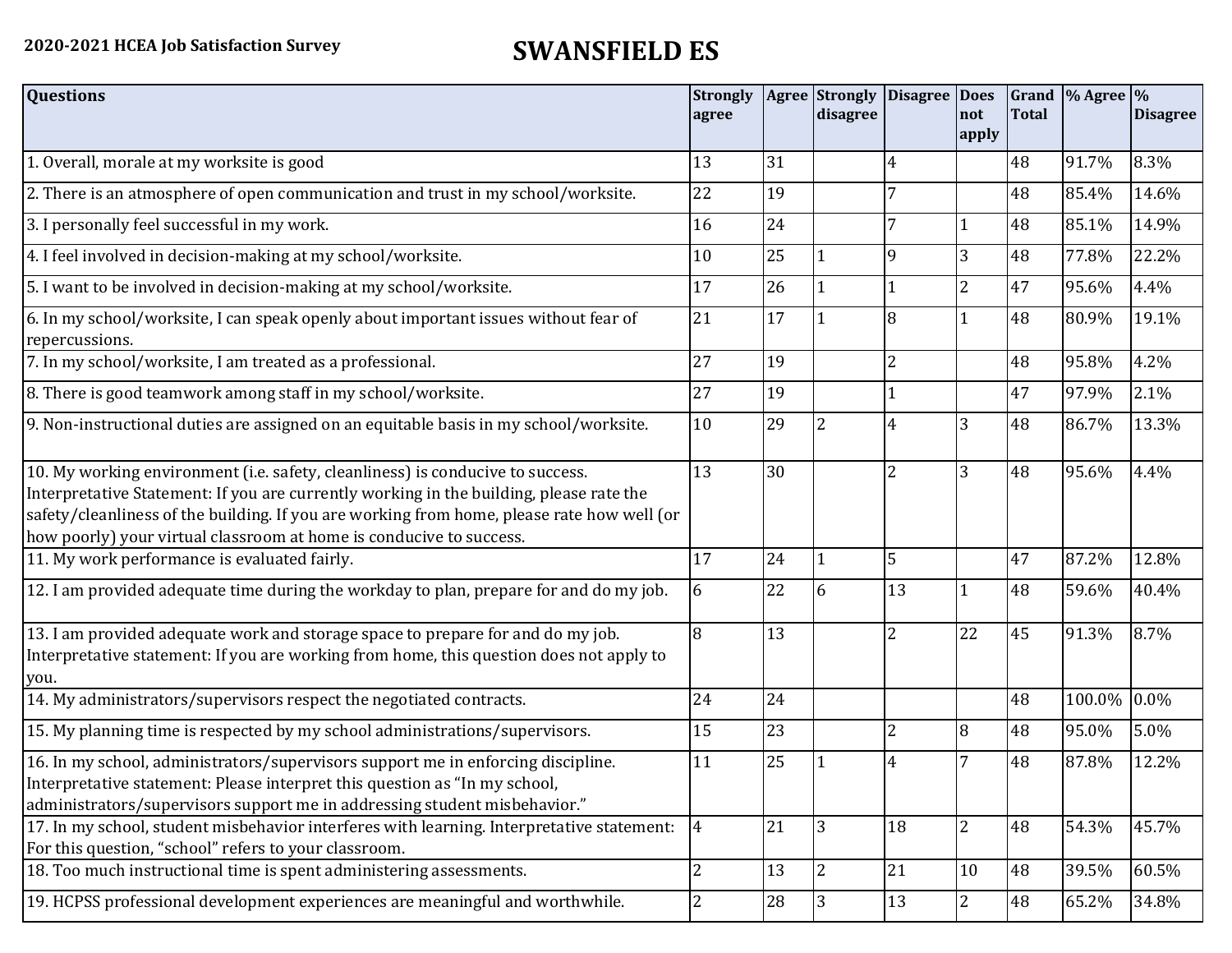## **2020-2021 HCEA Job Satisfaction Survey SWANSFIELD ES**

| 20. Increased workload has contributed to a decline in my morale.                                                                                          | 6           | 23             | $\overline{2}$ | 14             | 3              | 48 | 64.4% | 35.6% |
|------------------------------------------------------------------------------------------------------------------------------------------------------------|-------------|----------------|----------------|----------------|----------------|----|-------|-------|
| 21. I am paid fairly.                                                                                                                                      |             | 15             | 11             | 21             |                | 47 | 31.9% | 68.1% |
| 22. I have confidence in the leadership exhibited by the HCPSS Superintendent.                                                                             | 15          | 26             |                | 6              |                | 48 | 85.4% | 14.6% |
| 23. I have confidence in the leadership exhibited by the Howard County Board of<br>Education.                                                              | 3           | 32             |                | 12             |                | 48 | 72.9% | 27.1% |
| 24. I have confidence in the leadership exhibited by the Howard County Education<br>Association (HCEA).                                                    | 29          | 17             |                | $\mathbf{1}$   |                | 47 | 97.9% | 2.1%  |
| 25. I feel that HCPSS offers me the possibility of advancing professionally in the field of<br>education.                                                  | 10          | 29             |                | 5              | $\overline{4}$ | 48 | 88.6% | 11.4% |
| 26. In my position, I receive appropriate and adequate support and training.                                                                               | 8           | 34             |                | 6              |                | 48 | 87.5% | 12.5% |
| 27. During this current school year, I have experienced harassing behavior from<br>colleagues.                                                             |             | $\overline{2}$ | 35             | 11             |                | 48 | 4.2%  | 95.8% |
| 28. During this current school year, I have experienced harassing behavior from<br>administrators/supervisors.                                             |             |                | 37             | 10             |                | 48 | 2.1%  | 97.9% |
| 29. During this current school year, I have experienced harassing behavior from parents.                                                                   |             | 9              | 21             | 16             | $\mathbf{1}$   | 48 | 21.3% | 78.7% |
| 30. At my school I spend most of my PIP time on non-instructional activities.                                                                              |             | 3              | 7              | 22             | 15             | 48 | 12.1% | 87.9% |
| 31. At my school our administrator includes time during PIP for teacher-initiated<br>collaboration.                                                        | 6           | 24             |                |                | 17             | 48 | 96.8% | 3.2%  |
| 32. In my school, I spend too much time in meetings.                                                                                                       | 7           | 13             |                | 23             | $\overline{4}$ | 48 | 45.5% | 54.5% |
| 33. In my school, there is adequate support for special education students.                                                                                | 6           | 15             | 3              | 22             | $\overline{2}$ | 48 | 45.7% | 54.3% |
| 34. My administrator/supervisor provides people working from home with flexibility in<br>their workday.                                                    | 13          | 27             |                | 6              |                | 48 | 85.1% | 14.9% |
| 35. My administrator/supervisor has reasonable expectations of workload for staff while<br>in virtual learning.                                            | 16          | 27             |                | $\overline{4}$ |                | 48 | 89.6% | 10.4% |
| 36. Students have adequate technology and tools (hardware/software/connectivity) to<br>participate in virtual learning.                                    | 10          | 33             |                | 3              | 1              | 47 | 93.5% | 6.5%  |
| 37. Staff have adequate technology hardware (e.g. computers, document cameras, other<br>technology hardware) to meet the requirements of virtual learning. | 11          | 28             |                |                |                | 48 | 83.0% | 17.0% |
| 38. HCPSS has provided the software I need to do my job and collaborate with colleagues.                                                                   | 14          | 32             |                | 2              |                | 48 | 95.8% | 4.2%  |
| 39. The software and online services provided by HCPSS to do my job are difficult and/or<br>time-consuming to use.                                         | $ 2\rangle$ | 16             | $\overline{2}$ | 26             | $\overline{2}$ | 48 | 39.1% | 60.9% |
| 40. In my class, I feel that students are engaged in virtual learning                                                                                      | 6           | 32             |                | $\overline{4}$ | 5              | 48 | 88.4% | 11.6% |